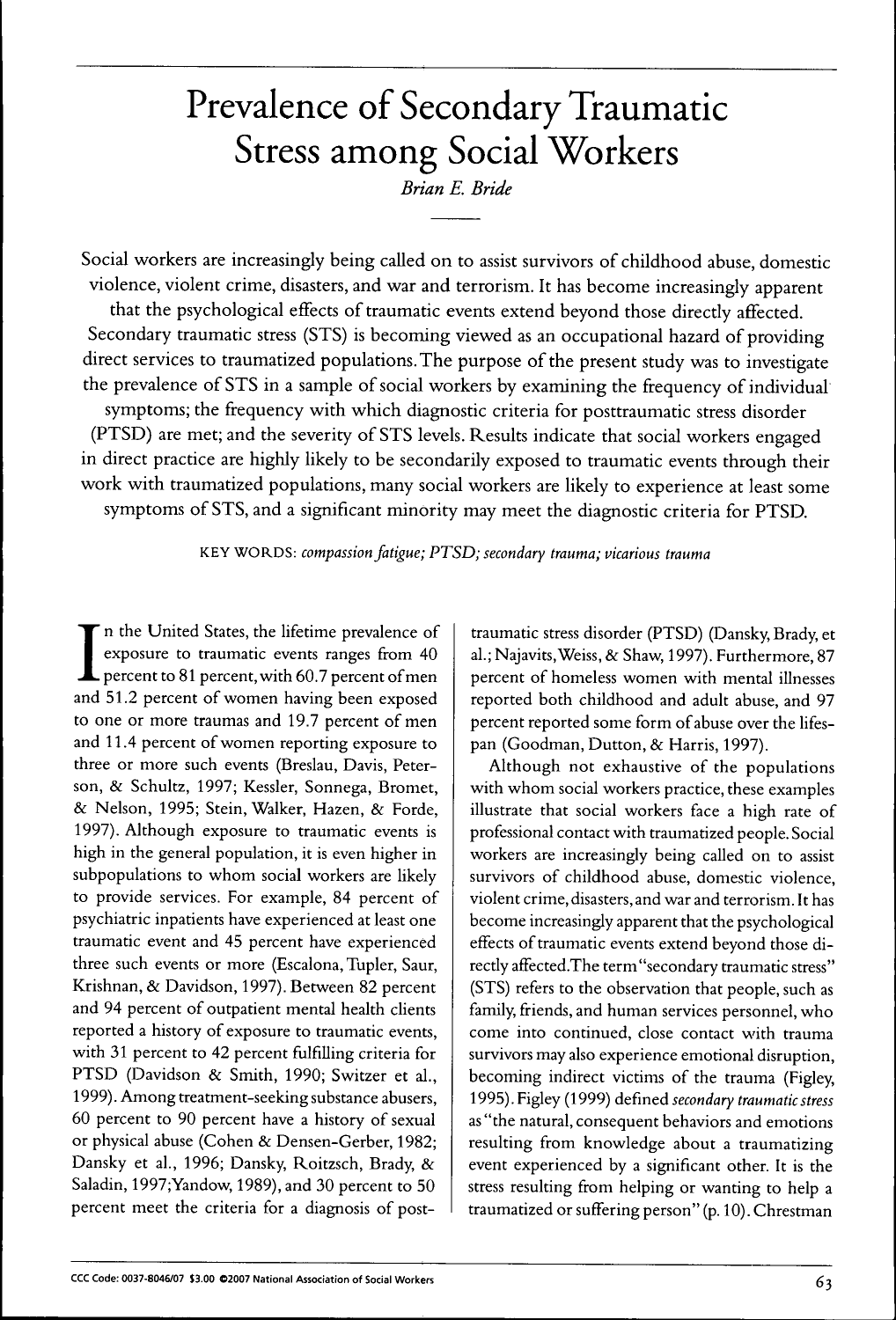(1999) noted that secondary traumatization includes symptoms parallel to those observed in people directly exposed to trauma such as intrusive imagery related to clients' traumatic disclosures (Courtois, 1988; Danieli, 1988; Herman, 1992; McCann & Pearlman, 1990); avoidant responses (Courtois; Haley, 1974); and physiological arousal (Figley, 1995; McCann & Pearlman, 1990).Thus, STS is a syndrome of symptoms identical to those of PTSD, the characteristic symptoms of which are intrusion, avoidance, and arousal (Figley, 1999).

According to the American Psychiatric Association (APA) (2000), intrusion (or re-experiencing) symptoms include recurrent and intrusive recollections (that is, images, thoughts, or perceptions) of the event or recurrent distressing dreams during which the event is replayed; acting or feeling as if the traumatic event were recurring in the form of illusions, hallucinations, flashbacks, or a sense of reliving the experience; and intense psychological distress or physiological reactivity when exposed to internal or external cues or reminders of the event. Avoidance symptoms involve persistent avoidance of stimuli associated with the trauma, including numbing of responsiveness. This avoidance may take the form of efforts to avoid thoughts, feelings, or conversations that are associated with the traumatic event or efforts to avoid activities, places, or people that are reminders of the traumatic event. A person experiencing avoidance symptoms may be unable to recall important aspects of the traumatic event. Avoidance symptoms also include loss of interest or participation in significant activities, detachment or estrangement from others, restricted range of affect, and a sense of foreshortened future. Arousal symptoms include persistent symptoms of anxiety or increased arousal that were not present before the trauma, such as difficulty falling or staying asleep, irritability or outbursts of anger, difficulty concentrating, hypervigilance, or exaggerated startle response.

STS is becoming viewed as an occupational hazard of providing direct services to traumatized populations (Bride, 2004; Figley, 1999). Although most literature on the topic of STS is either conceptual or anecdotal, an increasing number of empirical studies are appearing in the literature. Investigators have examined the predictors and correlates of STS in psychotherapists and mental health professionals (Brady, Guy, Poelstra, & Brokaw, 1999; Follette, Polusny, & Milbeck, 1994), sexual assault counselors (Ghahramanlou & Brodbeck, 2000; Schauben & Frazier, 1995), and trauma therapists (Arvay & Uhlemann, 1996; Pearlman & Mac Ian, 1995). Collectively, these studies have provided empirical evidence that individuals who provide services to traumatized populations are at risk of experiencing symptoms of traumatic stress (Bride). However, the extant literature fails to document the prevalence of individual STS symptoms and the extent to which diagnostic criteria for PTSD are met as a result of work with traumatized populations. Social workers in direct practice inevitably work with traumatized populations; however, there are no published studies that examine the prevalence of STS among social workers. As such, the purpose of the present study was to investigate the prevalence of STS in a sample of social w^orkers by examining the frequency of individual symptoms, the frequency with which diagnostic criteria for PTSD are met, and the severity of STS levels.

# **METHOD**

#### **Data Collection**

A survey and business reply envelope were mailed to 600 master's-level social workers randomly selected from 2,886 social workers licensed in a state in the southern United States. One week after the initial mailing, a reminder postcard was sent to the entire sample requesting that they complete and return the survey. Two weeks later, a second survey was sent to the people whose responses had not been received. Of the 600 surveys sent, 294 (49.6 percent) completed surveys were returned. Seven surveys were excluded from analysis because of missing data, and five surveys were excluded because the respondents were not practicing social workers when they completed the survey, resulting in an effective response rate of 47 percent *{n =* 282).

#### **Instruments**

*Demographic Information Questionnaire (DIQ).* The DIQ was developed specifically for the purpose of this study. Items on the DIQ requested standard demographic information regarding respondents' age, gender, and ethnicity. In addition, the DIQ gathered information regarding aspects of respondents' professional activities such as length of social work experience, average number of hours worked, field of practice, and typical work-related activities. Also included in the DIQ were three self-anchored rating scales that ask the respondent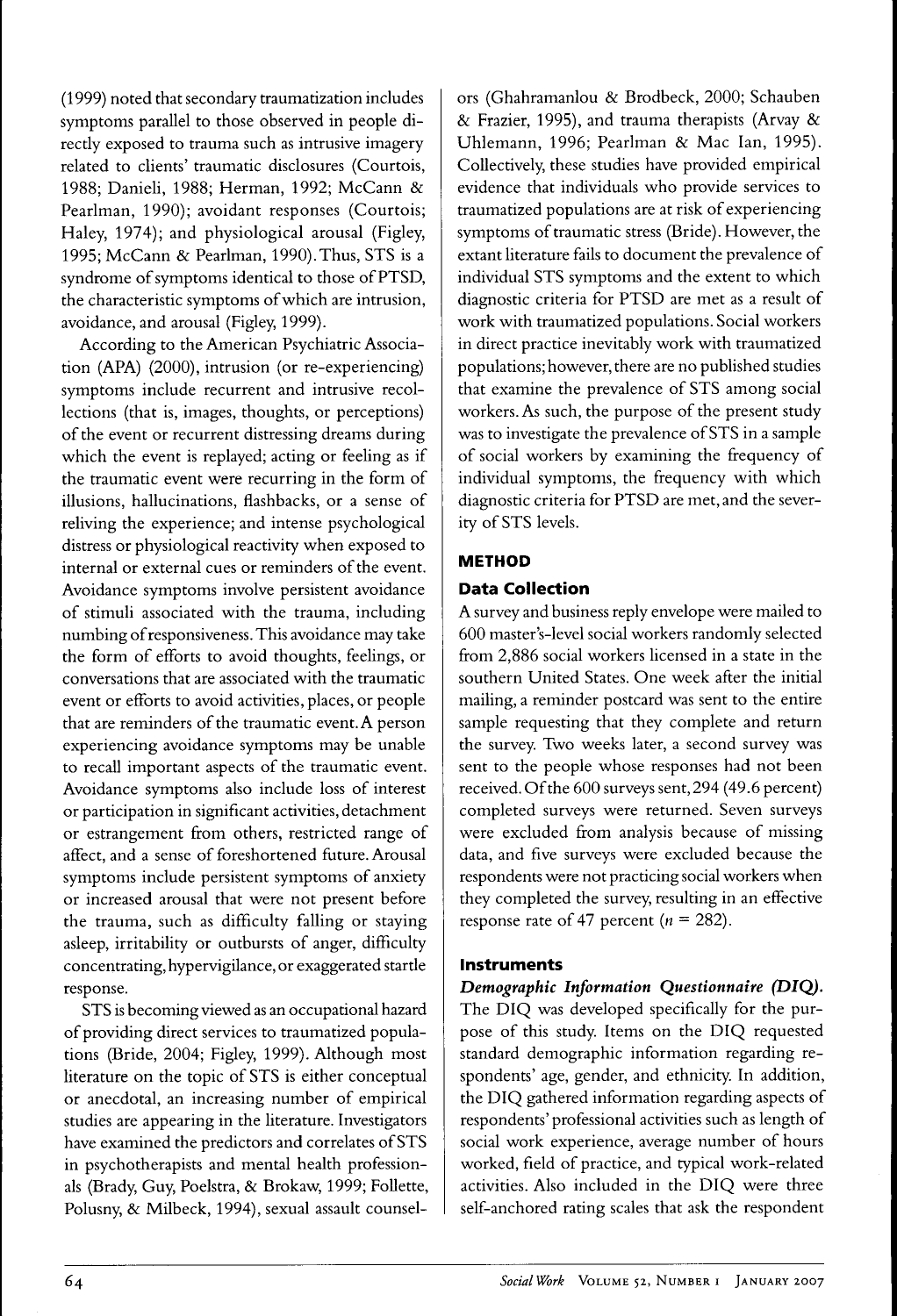to rate on a five-point Likert scale the extent to which the respondent's client population is traumatized; the extent to which the respondent's work addresses issues related to client traumas; and the extent to which the respondent has experienced fear, helplessness, or horror in response to the traumatic experiences reported by clients.

*Secondary Traumatic Stress Scale (STSS).* The STSS (Bride, Robinson,Yegidis,& Figley, 2004) is a 17-item, self-report instrument designed to assess the frequency of intrusion, avoidance, and arousal symptoms associated with STS resulting from working with traumatized populations. Respondents indicate how frequently (on a five-point Likert scale ranging from never to very often) each item was true for them in the past seven days. Each item on the STSS corresponds to one of the 17 PTSD symptoms as delineated in the *Diagnostic and Statistical Manual of Mental Disorders* (4th ed., text revision) (DSM-IV-TR) (APA, 2000). The wording of instructions and the stems of stressor-specific items are designed such that the traumatic stressor is identified as exposure to clients. The STSS consists of three subscales, referred to as Intrusion, Avoidance, and Arousal, that respectively correspond to the B, C, and D criteria for PTSD (APA). Scores are obtained by summing the items assigned to each subscale and the entire instrument. The STSS has demonstrated evidence of convergent, discriminant, and factorial validity and high levels of internal consistency (Bride et al.; Ting, Jacobson, Sanders, Bride, & Harrington, 2005).

# **RESULTS**

# **Sample Characteristics**

Analysis of demographic information revealed that study participants had a mean age of 44.8 years *{SD*  $= 10.5$ ) and were primarily female (81.9 percent) and white (77.1 percent) (Table 1). The majority (56.6 percent) of participants identified mental health or substance abuse as their primary field of practice, followed by health care (20.1 percent), child welfare (7.2 percent),school social work (4.7 percent),community organizing (1.8 percent), public welfare (1.4 percent), and developmental disabilities (1.1 percent). An additional 7.2 percent of participants reported a field of practice other than those already identified (Table 1). Respondents averaged 16.15 years *{SD =* 9.59) in practice and worked an average of 39.99 *{SD =* 10.89) hours per week, with an average of 30.88 hours (SD = 13.55) engaged in clinical activities such as direct client contact, case review, and providing or

#### Table 1: Demographic and Professional Characteristics of Social Workers Responding to Secondary Traumatic Stress Syndrome Survey (N = 282)

|                                   | n   | м     | <b>SD</b> | %             |
|-----------------------------------|-----|-------|-----------|---------------|
| Age                               | 275 | 44.83 | 10.47     |               |
| Experience (years)                | 277 | 16.15 | 9.59      |               |
| Hours per week                    | 282 | 39.99 | 10.89     |               |
| Gender                            |     |       |           |               |
| Female                            | 226 |       |           | 81.9          |
| Male                              | 50  |       |           | 18.1          |
| Ethnicity                         |     |       |           |               |
| White                             | 216 |       |           | 77.1          |
| Black                             | 50  |       |           | 17.9          |
| Other                             | 5   |       |           | 1.9           |
| Field of practice                 |     |       |           |               |
| Mental health/substance abuse 158 |     |       |           | 56.6          |
| Health care                       | 56  |       |           | 20.1          |
| Child welfare                     | 20  |       |           | $7.2^{\circ}$ |
| School social work                | 13  |       |           | 4.7           |
| Community organizing              | 5   |       |           | 1.8           |
| Public welfare                    | 4   |       |           | 1.4           |
| Developmental disabilities        | 3   |       |           | 1.1           |
| Other                             | 20  |       |           | 7.2           |

Note: Percentages may total more than 100% due to rounding error.

receiving clinical supervision. In rating the extent to which their client population was traumatized, 18.4 percent indicated that their clients were either not traumatized at all or only mildly traumatized, 47.1 percent indicated that their clients were moderately traumatized, and 34.5 percent indicated that their clients were severely or very severely traumatized. Furthermore, study participants reported that their work with clients addresses issues related to trauma rarely or not at all (11.1 percent), occasionally (36.8 percent), often (39.6 percent), or very often (12.5 percent).

#### **Individual Symptoms**

An STS symptom was considered to be endorsed if the respondent indicated that the symptom was experienced "occasionally," "often," or "very often" in the preceding seven days.The group of five intrusion symptoms contained both the most and the least frequently reported symptoms. The most frequently reported symptom was intrusive thoughts related to work with clients, with 40.5 percent of respondents indicating that they thought about their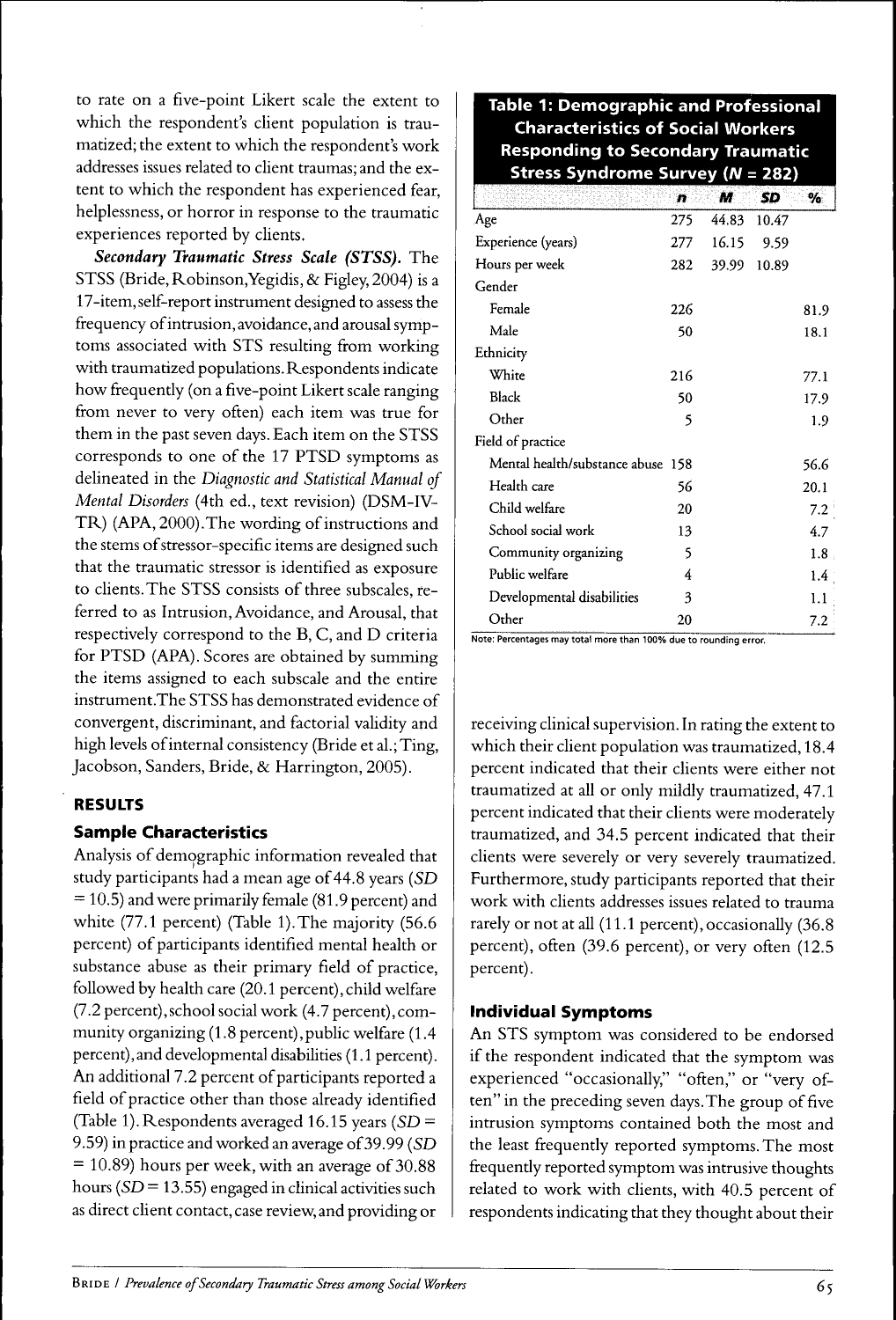work with traumatized clients without intending to (Table 2). Experiencing psychological distress or a physiological reaction in response to reminders of work with traumatized clients were the next most frequently reported symptoms, with 19.1 percent and 12.4 percent of respondents reporting these symptoms, respectively. The two remaining intrusion symptoms were reported much less frequently, with 5.8 percent reporting disturbing dreams and 5.0 percent reporting a sense of reliving the traumas reported by clients. Endorsement of the seven avoidance symptoms ranged from 10.9 percent for avoidance of people, places, or things that served as reminders of work with traumatized clients to 31.6 percent for avoidance of clients, the latter being the second most frequently endorsed of the 17 symptoms. Rates of endorsement of the remaining avoidance symptoms were as follows: inability to recall information related to work with clients (14.9 percent), detachment from others (22.3 percent), diminished interest or participation in activities (25.5 percent), emotional numbing (25.9 percent), and sense of foreshortened future (28.0 percent). Among the five arousal symptoms, irritability and concentration difficulties were reported by 27.7 percent and 27.0 percent of the sample, respectively In addition, sleeping difficulties were reported by approximately one quarter (24.4 percent) of the sample, whereas hypervigilance and exaggerated startle reflex were less frequently reported (13.8 percent and 12.1 percent, respectively).

#### **Diagnostic Criteria**

In addition to individual symptoms, the number of respondents who met the diagnostic criteria for PTSD due to exposure to traumatic events through their clients was examined. As delineated in the DSM-IV-TR (APA, 2000), PTSD is precipitated by an individual's exposure, direct or indirect, to a traumatic event, with the person's response involving fear,helplessness,or horror (criterion A). In addition, a person must display at least one re-experiencing (criterion B), three avoidance (criterion C), and two hyperarousal (criterion D) symptoms.Thus, an algorithm can be used to determine PTSD caseness. Therefore, an individual who endorses at least one item on the Intrusion subscale, at least three items on the Avoidance subscale, and at least two items on

| Table 2: Frequency of Secondary Traumatic Stress Symptoms<br>Reported by Licensed Social Workers ( $N = 282$ ) |                |           |                                     |                       |                         |      |      |  |
|----------------------------------------------------------------------------------------------------------------|----------------|-----------|-------------------------------------|-----------------------|-------------------------|------|------|--|
| Gritarian (Nam No.)                                                                                            | Mexen<br>@ (%) | @ (98)    | Rarchy Occasionally<br><i>ග</i> (%) | Often<br>ග (මහි)      | Very Offen<br>@ (%)     | 650  | SD   |  |
| Criterion B-Intrusion symptoms                                                                                 |                |           |                                     |                       |                         |      |      |  |
| Intrusive thoughts about clients (10)                                                                          | 88 (31.2)      | 80 (28.4) | 80(28.4)                            | 29(10.3)              | (1.8)<br>5.             | 2.23 | 1.06 |  |
| Disturbing dreams about clients (13)                                                                           | 206 (73.0)     | 60(21.3)  | 12(4.3)                             | (1.1)<br>3            | (0.4)<br>1              | 1.34 | .65  |  |
| Sense of reliving clients' trauma (3)                                                                          | 215 (76.2)     | 53 (18.8) | (3.9)<br>11                         | $\mathbf{2}$<br>(0.7) | (0.4)<br>1              | 1.30 | .61  |  |
| Cued psychological distress (6)                                                                                | 149 (52.8)     | 79 (28.0) | 42 (14.9)                           | (3.5)<br>10           | $\overline{2}$<br>(0.7) | 1.71 | .90  |  |
| Cued physiological reaction (2)                                                                                | 167 (59.3)     | 80(28.4)  | 30 (10.6)                           | 5.<br>(1.8)           |                         | 1.55 | .75  |  |
| Criterion C-Avoidance symptoms                                                                                 |                |           |                                     |                       |                         |      |      |  |
| Avoidance of clients (14)                                                                                      | 107 (37.9)     | 86 (30.5) | 71 (25.2)                           | (4.3)<br>12           | (2.1)<br>6              | 2.02 | 1.00 |  |
| Avoidance of people, places, things (12)                                                                       | 194 (68.8)     | 57 (20.2) | 15(5.3)                             | (3.5)<br>10           | (2.1)<br>6              | 1.50 | .91  |  |
| Inability to recall client information (17)                                                                    | 178 (63.1)     | 62(22.0)  | 32 (11.3)                           | (3.2)<br>9            | (0.4)<br>1              | 1.56 | .84  |  |
| Diminished activity level (9)                                                                                  | 126(44.7)      | 84 (29.8) | 46 (16.3)                           | (7.4)<br>21           | (1.8)<br>5.             | 1.92 | 1.03 |  |
| Detachment from others (7)                                                                                     | 146 (51.8)     | 73(25.9)  | 48 (17.0)                           | (3.9)<br>11           | (1.4)<br>4              | 1.77 | .96  |  |
| Emotional numbing (1)                                                                                          | 129(45.7)      | 80(28.4)  | 62(22.0)                            | 10<br>(3.5)           | (0.4)<br>1              | 1.84 | .91  |  |
| Foreshortened future (5)                                                                                       | 132 (46.8)     | 71(25.2)  | 59 (20.9)                           | 14<br>(5.0)           | (2.1)<br>6              | 1.90 | 1.03 |  |
| Criterion D-Arousal symptoms                                                                                   |                |           |                                     |                       |                         |      |      |  |
| Difficulty sleeping (4)                                                                                        | 126(44.7)      | 87(30.9)  | 52(18.4)                            | 13<br>(4.6)           | (1.4)<br>4              | 1.87 | .96  |  |
| Irritability (15)                                                                                              | 99 (35.1)      | 105(37.2) | 53(18.8)                            | 22<br>(7.8)           | 3<br>(1.1)              | 2.02 | .97  |  |
| Difficulty concentrating (11)                                                                                  | 122 (43.3)     | 84 (29.8) | 58 (20.6)                           | (5.3)<br>15           | 3(1.1)                  | 1.91 | .97  |  |
| Hypervigilance (16)                                                                                            | 176(62.4)      | 67(23.8)  | 26(9.2)                             | 10(3.5)               | 3(1.1)                  | 1.57 | 88.  |  |
| Easily startled (8)                                                                                            | 178(63.1)      | 70 (24.8) | (9.6)<br>27 <sub>2</sub>            | 6(2.1)                | (0.4)<br>1              | 1.52 | .78  |  |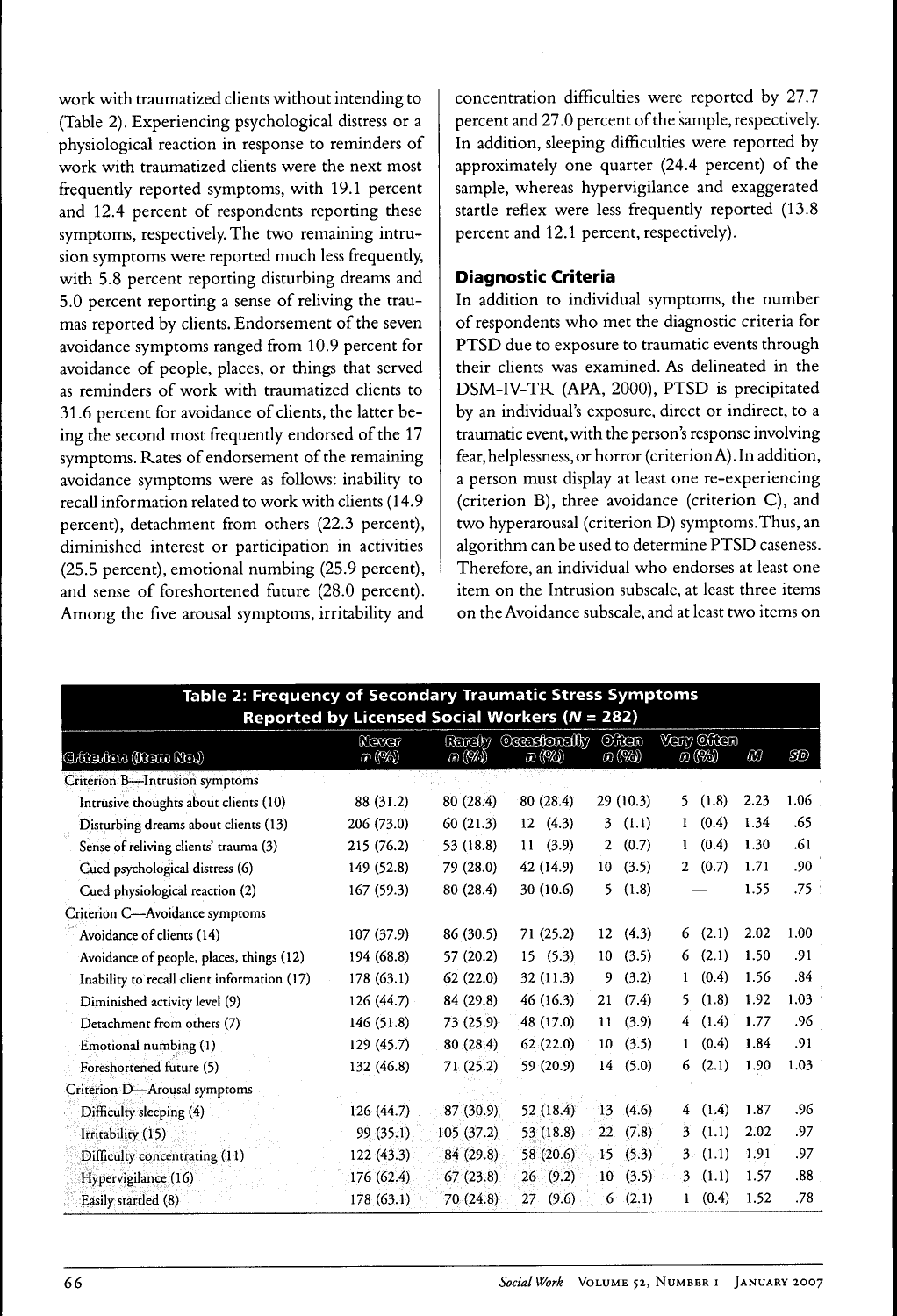the Arousal suhscale at a level of 3 or higher meets the diagnostic criteria for PTSD. As previously recommended, a symptom is considered present if the corresponding STSS item is rated 3 or higher (that is, occasionally, often, or very often).

It is encouraging to note that despite working with traumatized clients nearly one-half (45.0 percent) of respondents failed to meet any of the diagnostic criteria other than exposure (Table 3). However, 55 percent met at least one, approximately one-fifth met two, and 15.2 percent met all three core diagnostic criteria for PTSD. As is true with most trauma measures, the STSS is designed to assess only criteria B, C, and D of PTSD, excluding the exposure and response (criterion A), duration (criterion E), and impairment (criterion F) criteria (APA, 2000). This is typical of many trauma measures as the B, C, and D criteria are considered to be the core symptoms of PTSD, and presumably, the exposure and response criteria would be a prerequisite for administering an instrument. In the present study, 97.8 percent of respondents indicated that their client population is at least mildly traumatized, and 81.7 percent reported a moderately to very severely traumatized client population. Fear, helplessness, or horror in response to the traumatic experiences reported by their clients was reported by 86.7 percent of respondents.

# **Symptom Severity**

Total scores on the STSS ranged from 17, meaning no symptoms, to 74, which represents a per-item mean of 4.35 out of 5. In addition, scores were positively skewed, indicating that many respondents had low levels of symptoms, whereas a smaller propor-

Table 3: Frequency of Diagnostic Criteria of PTSD Due to Secondary Exposure Related to Practice with Traumatized Populations

| <b>Criteria Meta</b>                          | n   | %    |
|-----------------------------------------------|-----|------|
| None                                          | 127 | 45.0 |
| Intrusion (B)                                 | 128 | 45.4 |
| Avoidance (C)                                 | 71  | 25.2 |
| Arousal (D)                                   | 71  | 25.2 |
| Intrusion + Avoidance $(B + C)$               | 57  | 20.2 |
| Intrusion + Arousal $(B + D)$                 | 61  | 21.6 |
| Avoidance + Arousal $(C + D)$                 | 49  | 17.4 |
| Intrusion + Avoidance + Arousal $(B + C + D)$ | 43  | 15.2 |

'In addition to the exposure criteria (criterion A).

tion of respondents were experiencing somewhat severe symptoms of STS. Normative statistics, including means, standard deviations, ranges, and selected percentile scores for the STSS and each of its subscales obtained from the study sample are presented in Table 4.

#### **DISCUSSION**

The purpose of this study was to investigate the prevalence of STS in a sample of social workers. Nearly all (97.8 percent) of the respondents indicated that their client population experienced trauma, and most (88.9 percent) indicated that their work with clients addresses issues related to those client traumas. Clearly, social workers are indirectly exposed to trauma as a result of their work with clients and, thus, may be at risk of experiencing STS symptoms. Indeed, 70.2 percent experienced at least one symptom in the previous week, 55 percent met the criteria for at least one of the core symptom clusters, and 15.2 percent met the core criteria for a diagnosis of PTSD. The intrusion criterion was endorsed by nearly half of the respondents, whereas the avoidance and arousal criteria were each endorsed hy onequarter of the respondents. Regarding individual symptoms, the most often reported symptoms were intrusive thoughts, avoidance of reminders of clients, and numbing responses. Among the least reported symptoms were distressing dreams and a feeling of reliving client's traumas. However, it is important to note that nearly half (45 percent) did not meet any of the three core criteria for PTSD.

A secondary outcome of this study is that the results can be used to provide provisional recommendations for interpretation of scores from the STSS. There are at least three approaches to interpreting an individual's responses on an instrument of this sort. The first approach is to use the algorithm approached mentioned earlier. That is, if an individual endorses at least one item on the Intrusion subscale, at least three items on the Avoidance subscale, and at least two items on the Arousal subscale, then that individual may be experiencing PTSD at a diagnostic level due to STS.

A second approach to interpreting scores on the STSS is by comparing an individual's score to the normative scores presented in Table 4. To further aid in this approach, I recommend that scores be used to classify individuals into categories based on percentiles such that scores at or below the 50th percentile (less than 28) are interpreted as little or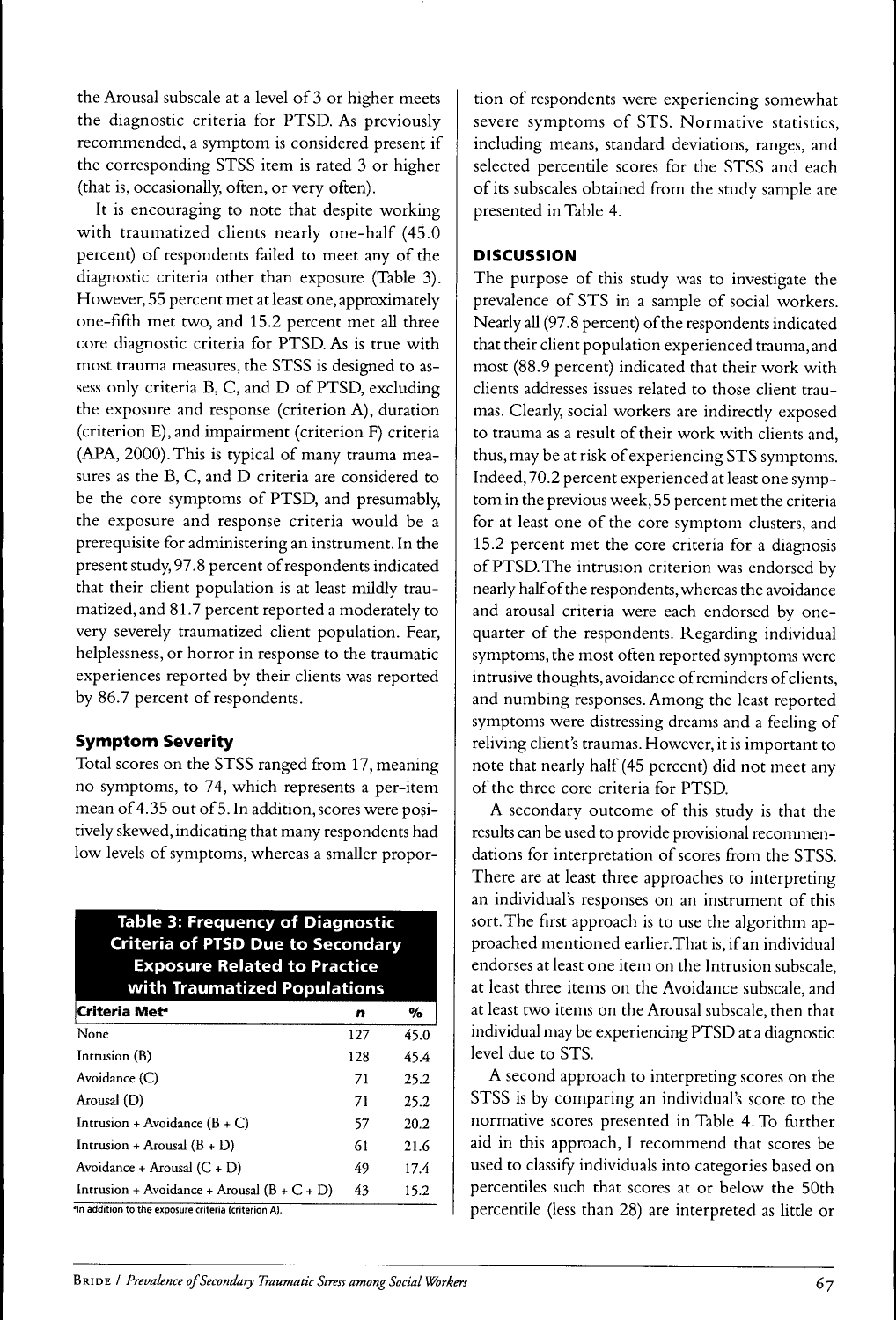| Table 4: Means, Standard Deviations, Ranges, and Percentiles for the<br>Intrusion, Avoidance, and Arousal Subscales and the Full STSS |                 |                   |                |            |       |       |       |                                     |  |
|---------------------------------------------------------------------------------------------------------------------------------------|-----------------|-------------------|----------------|------------|-------|-------|-------|-------------------------------------|--|
|                                                                                                                                       |                 |                   | <b>Rance</b>   | Percentile |       |       |       |                                     |  |
|                                                                                                                                       | 100(550)        | <b>Constitute</b> | <b>Cheaved</b> | 25tb       | 501b  | 75th  | 0000  | 95th                                |  |
| <b>Intrusion Subscale</b>                                                                                                             | 8.18(3.04)      | $5 - 25$          | $5 - 21$       | 6.00       | 7.00  | 11.00 | 12.00 | $^{\prime}$ 13.00 $^{\prime\prime}$ |  |
| Avoidance Subscale                                                                                                                    | (5.00)<br>12.58 | $7 - 35$          | $7 - 31$       | 8.00       | 12.00 | 16.00 | 20.00 | 22.00                               |  |
| Arousal Subscale                                                                                                                      | 8.93(3.56)      | $5 - 25$          | $5 - 24$       | 6.00       | 8.00  | 11.00 | 14.00 | 16.00                               |  |
| <b>Full STSS</b>                                                                                                                      | 29.69 (10.74)   | $17 - 85$         | $17 - 74$      | 21.00      | 27.00 | 37.00 | 43.80 | 48.40                               |  |

Table 4: Means, Standard Deviations, Ranges, and Percentiles for the

**Note: STSS = Secondary Traumatic Stress Scale.**

no STS, scores at the 51st to the 75th percentile (28 to 37) are interpreted as niild STS, scores at the 76th to the 90th percentile (38 to 43) are interpreted as moderate STS, scores at the 91st to the 95th percentile (44 to 48) are interpreted as high STS, and scores above the 95th percentile (49 and above) are interpreted as severe STS.

A third approach to interpreting scores on the STSS is by establishing a cutoff value whereby individuals who obtain a score at or above the cutoff value are considered to have PTSD due to STS. Given the proposed score ranges presented earlier, a cutoff score of 38, which is at the lower threshold of the moderate range, is recommended. By comparing scores on the STSS with the algorithm approach, estimates of the sensitivity and specificity can be obtained. Based on the data obtained in this study, a sensitivity of .93 and a specificity of .91 are obtained with a cutoff value of 38. That is, using a cutoff value of 38, 93 percent of those who met the core criteria for PTSD using the algorithm approach would be correctly identified as having PTSD and 91 percent of those who did not meet the core criteria for PTSD would be identified as not having PTSD.

# **Limitations**

As with any research, certain limitations are inherent in this study and must be noted. Although the 47 percent response rate is respectable, the possibility remains that nonrespondents were qualitatively different from respondents. For example, it is possible that the social workers who were experiencing STS symptoms were more likely to respond because the study had personal meaning for them. Alternatively, some social workers may have been less likely to respond because of concerns that the act of completing the instrument would increase their distress. Second, the sample was confined to licensed, master's-level

social workers in a single state; therefore, the results of this study may not be generalizable to the broader population of social workers such as bachelor's-level social workers, unlicensed social workers, and social workers in other parts of the United States or in other countries. Inclusion of any of these or other groups may have led to different results. Third, the results of this study are based on a brief screening measure for STS. Although the STSS has demonstrated reliability and validity, different results might have been obtained if a structured clinical interview had been used. However, given the time investment and response burden associated with such an approach, a structured interview was not practical for this study.

# **CONCLUSION**

Social workers engaged in direct practice are highly likely to be secondarily exposed to traumatic events through their work with traumatized populations, many social workers are likely to experience at least some symptoms of STS, and a significant minority (15.2 percent) may meet the diagnostic criteria for PTSD. It is important to note that the estimate of PTSD due to secondary exposure found in the present study is an estimate of point prevalence. That is, 15.2 percent of respondents reported STS symptoms that occurred in the preceding week, at a level that meets the diagnostic criteria for PTSD. The lifetime prevalence of PTSD in the general population due to all traumas is estimated to be only 7.8 percent (Kessler et al., 1995).Thus, independent of any other traumas that social workers may directly experience, the rate of PTSD in social workers due only to indirect exposure is twice that of the general population.

The experience of STS is believed to be one reason why many human services professionals, including social workers, leave the field prematurely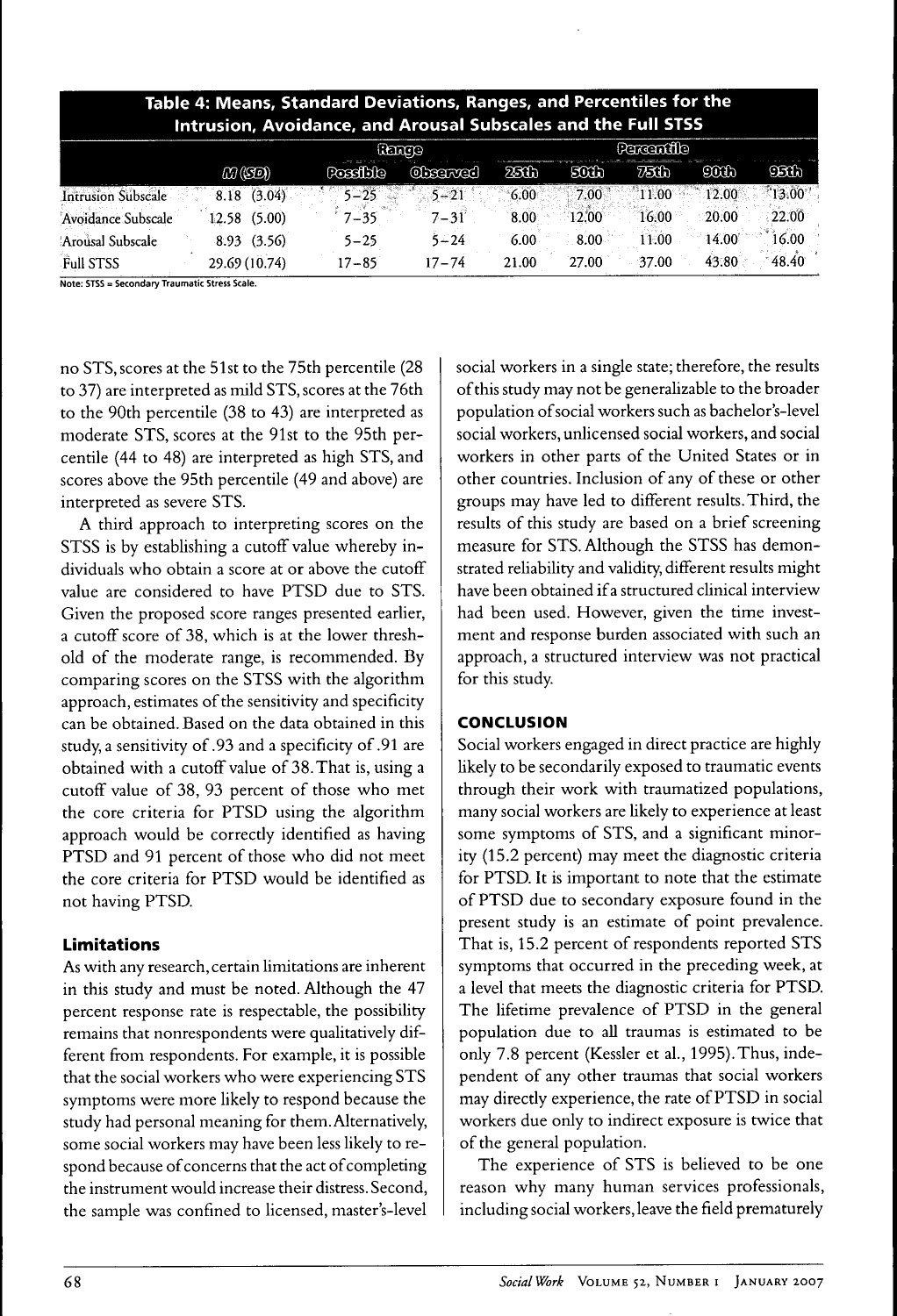(Figley, 1999). In addition, Beaton and Murphy (1995) identified short- and long-term emotional and physical disorders, strains on interpersonal relationships, substance abuse, and burnout as costs of not attending to STS in professional helpers. Furthermore, STS may impair social workers' ability to help those who seek their services (Figley, 1999; Rosenbloom, Pratt, & Pearlman, 1999) .The present study does not shed light on the role of STS on social workers' decisions to abandon practice, and it does not investigate the impact of STS on the effectiveness of social worker practice; further research is needed to investigate those issues. However, this study is the first to document the extent to which STS, at diagnostic and subdiagnostic levels, is a problem faced by social work practitioners. *ESU*

#### **REFERENCES**

- American Psychiatric Association. (2000). *Diagnostic and statistical manual of mental disorders* (4th ed., text rev.). Washington, DC: Author.
- Arvay, M. J., & Uhlemann, M. R. (1996). Counsellor stress in the field of trauma: A preliminary study. *Canadian Journal of Counselling, 30,* 193-210.
- Beaton, R. D., & Murphy, S.A. (1995).Working with people in crisis: Research implications. In C. R. Figley (Ed.), *Compassion fatigue: Coping with secondary traumatic stress disorder in those who treat the traumatized* (pp. 51-81). NewYork: Brunner/Mazel.
- Brady, J. L., Guy, J. D., Poelstra, P. L., & Brokaw, B. F. (1999). Vicarious traumatization, spirituality, and the treatment of sexual abuse survivors: A national survey of women psychotherapists. *Professional Psychology: Research and Practice, 30,*386-393.
- Breslau, N., Davis, G. C, Peterson, E. L., & Schultz, L. (1997). Psychiatric sequelae of posttraumatic stress disorder in *women. Archives of General Psychiatry, 54,* 81-87.
- Bride, B. E. (2004).The impact of providing psychosocial services to traumatized populations. *Stress, Trauma, and Crisis: An International Journal,* 7,29-46.
- Bride, B. E., Robinson, M, M,Yegidis, B., & Figley, C. R. (2004). Development and validation of the Secondary Traumatic Stress Scale. *Research on Social Work Practice, U, 27-35.*
- Chrestman, K. R. (1999). Secondary exposure to trauma and self-reported distress among therapists. In B. H. Stamm (Ed.), *Secondary traumatic stress: Self-care issues for clinicians, researchers, & educators* (2nd ed., pp. 29-36). Lutherville, MD: Sidran Press.
- Cohen, F S., & Densen-Gerber,J. (1982). A study of the relationship between child abuse and drug addiction in 178 inpatients: Preliminary results. *Child Abuse & Neglect, 6,*383-387.
- Courtois, C. A. (1988). *Healing the incest wound:Adult survivors in therapy.* New York: W.W. Norton.
- Danieli,Y. (1988). Confronting the unimaginable: Psychotherapists' reactions to victims of the Nazi Holocaust. In J. PWilson, Z. Harel, & B. Kahana (Eds.), *Human adaptation to extreme stress: From the Holocaust to Vietnam* (pp. 219-238). NewYork: Plenum Press.
- Dansky, B. S., Brady, K.T., Saladin, M. E., Killeen,T. H., Becker, S., & Roitzsch, J. C. (1996).Victimization and PTSD in individuals with substance use disorder:

Gender and racial differences. *American Journal of Drug and Alcohol Abuse,* 22,75-93.

- Dansky, B. S., Roitzsch,J. C, Brady, K.T., & Saladin, M. E. (1997). Posttraumatic stress disorder and substance abuse: Use of research in a clinical setting. Journal of *Traumatic Stress, tO,* 141-148.
- Davidson,J., & Smith, R. (1990).Traumatic experiences in psychiatric outpatients. Journal of Traumatic Stress, 3, 459-475.
- Escalona, R.,Tupler, L. A., Saur, C. D., Krishnan, R. R., & Davidson, J.R.T. (1997). Screening for trauma history on an inpatient affective-disorders unit: A pilot study. *Journal of Traumatic Stress,* JO, 299-305.
- Figley, C. R. (1995). Compassion fatigue as secondary traumatic stress disorder: An overview. In C. R. Figley (Ed.), *Compassion fatigue: Coping with secondary traumatic stress disorder in those who treat the traumatized* (pp. 1-20). NewYork: Brunner/Mazel.
- Figley, C. R. (1999). Compassion fatigue: Toward a new understanding of the costs of caring. In B. H. Stamm (Ed.), *Secondary traumatic stress: Self-care issues for clinicians, researchers, & educators* (2nd ed., pp. 3-28). Lutherville, MD: Sidran Press.
- Follette,V. M., Polusny, M. M, & Milbeck, K. (1994). Mental health and law enforcement professionals: Trauma history, psychological symptoms, and impact of providing services to child sexual abuse survivors. *Professional Psychology: Research and Practice, 25,*275-282.
- Ghahranianlou, M. A., & Brodbeck, C. (2000). Predictors of secondary trauma in sexual assault trauma counselors. *International Journal of Emergency Mental Health, 2,* 229-240.
- Goodman, L.A.,Dutton,M. A., & Harris, M. (1997).The relationship between violence dimensions and symptom severity among homeless, mentally ill women. *Journal ofTraumatic Stress, 10,* 51-70.
- Haley, S.A. (1974).When the patient reports atrocities: Specific treatment considerations of the Vietnam veteran. *Archives of Ceneral Psychiatry, 30,*191-196.
- Herman,J. L. (1992). *Trauma and recovery.* NewYork: Basic Books.
- Kessler, R. C, Sonnega, A., Bromet, E., & Nelson, C. B. (1995). Posttraumatic stress disorder in the National Comorbidity Study. *Archives of Ceneral Psychiatry, 52,* 1048-1060.
- McCann, I. L., & Pearlman, L. A. (1990).Vicarious traumatization: A framework for understanding the psychological effects of working with victims. Journal *ofTraumatic Stress, 3,*131-149.
- Najavits, L. M.,Weiss, R. D, & Shaw, S. R. (1997).The link between substance abuse and posttraumatic stress disorder in women: A research review. *American Journal on Addictions, 6,*273-283.
- Pearlman, L. A., & Mac Ian, P. S. (1995). Vicarious traumatization: An empirical study of the effects of trauma work on trauma therapists. *Professional Psychology: Research and Practice, 26,* 558-565.
- Rosenbloom, D.J., Pratt, A. C, & Pearlman, L. A. (1999). Helpers' responses to trauma work: Understanding and intervening in an organization. In B. H. Stamm (Ed.), *Secondary traumatic stress: Self-care issues for clinicians, researchers, & educators* (2nd ed., pp. 65-79). Lutherville, MD: Sidran Press.
- Schauben, L.J., & Frazier, PA. (1995).Vicarious trauma: The effects on female counselors of working with sexual violence survivors. *Psychology of Women Quarterly, 19,49-64.*
- Stein, M. B.,Walker, J. R., Hazen, A. L., & Forde, A. L. (1997). Full and partial posttraumatic stress disorder: Findings from a community survey. *American Journal of Psychiatry, 154,*1114-1119.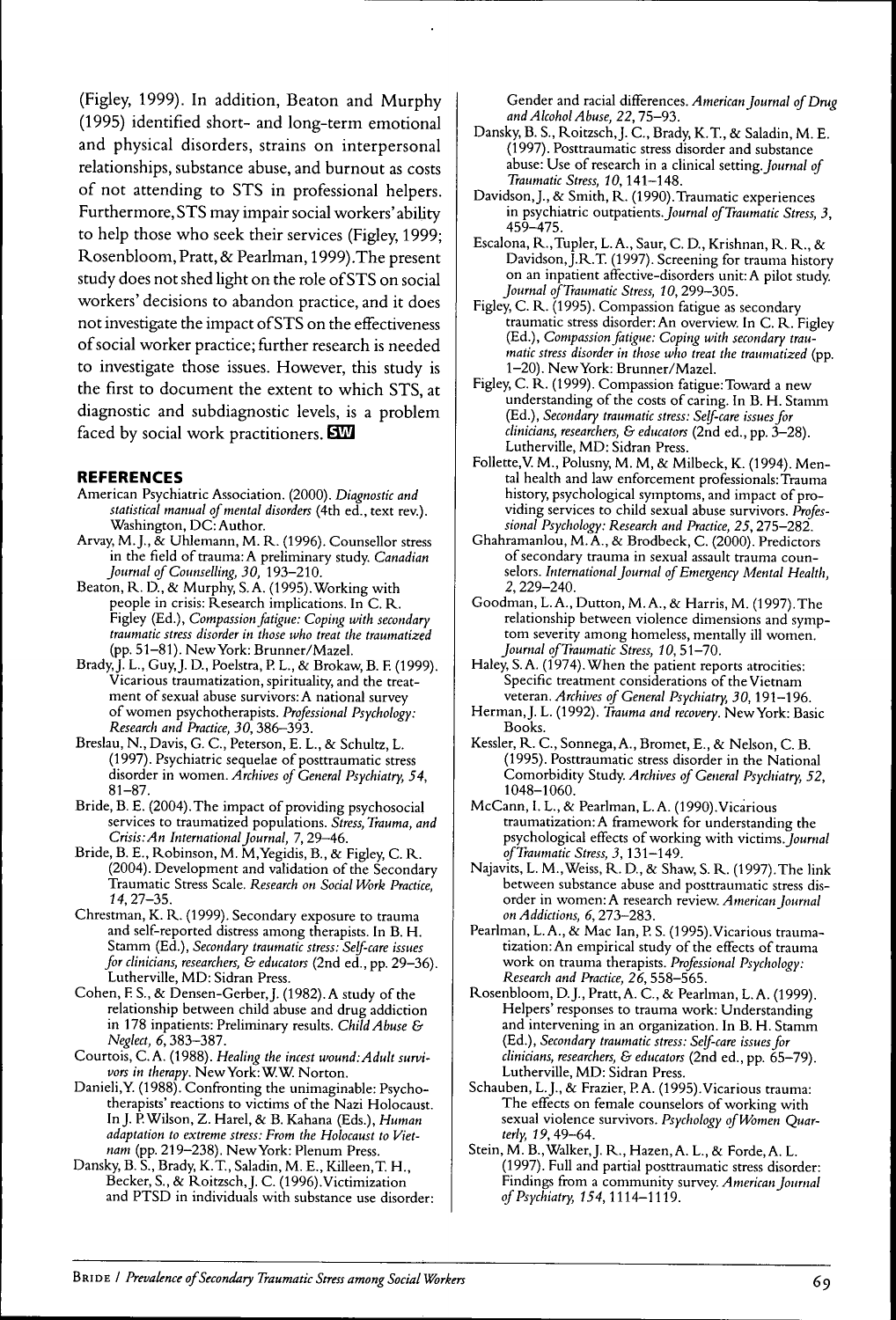Switzer, G. E., Dew, M. A.,Thompson, K., Goycoolea, J. M., Derncott,T., & MuUins, S. D. (1999). Posttraumatic stress disorder and service utilization among urban mental health center clients. Journal of Traumatic *Stress, 12,* 25-40.

Ting, L.,Jacobson,J. M., Sanders, S., Bride, B. E., & Harrington, D. (2005).The Secondary Traumatic Stress Scale (STSS): Confirmatory factor analyses with a national sample of mental health social workers. *Journal of Human Behavior in the Social Environment.* 11. 177-194.

Yandow, V. (1989). Alcoholism in women. *Psychiatric Annals, 19,*243-247.

*Brian E. Bride, PhD, LCSn^is assistant professor. School of Social Work, University of Georgia, 203 Tucker Hall, Athens, GA 30602; e-mail: bbride@uga.edu.*

Original manuscript received November 22, 2004 Accepted August 15, 2005

# **When Their World Falls Apart**

**Helping Families and Children Manage the Effects of Disasters**

*Lawrence B. Rosenfeld, Joanne S. Caye, OfraAyalon, and Moolt Lahad*

**A** ddressed from<br>behavioral, family ddressed from cognitive and systems, and ecological perspectives. *When Their World Falls Apart* is a thoughtprovoking text that combines the international, cross-cultural,



empirical, theoretical, and interdisciplinary expertise of four distinguished international authors. Many special activities throughout the book bridge the gap between cognitive and affective learning.

Readers who seek to be educated before disaster strikes have "struck gold" in this publication. It presents not only the content of our disaster knowledge in digestible form, but also stimulates critical thinking and application of the knowledge in a classroom or professional development setting. The •"Touching Reality" and history-based vignettes make this a unique and intriguing teaching tool for undergraduate and graduate students as well as for professional audiences.

*lSliN:0-87WI-itH-4.* 2005. Item #3584.

#### www.naswpress.org

CaUToU-Free **1-800-227-3590** In the DC Metro Area Call: **301-317-8688** Fax Your Order To: **301-206-7989** Please Refer to Code **FPFA04**